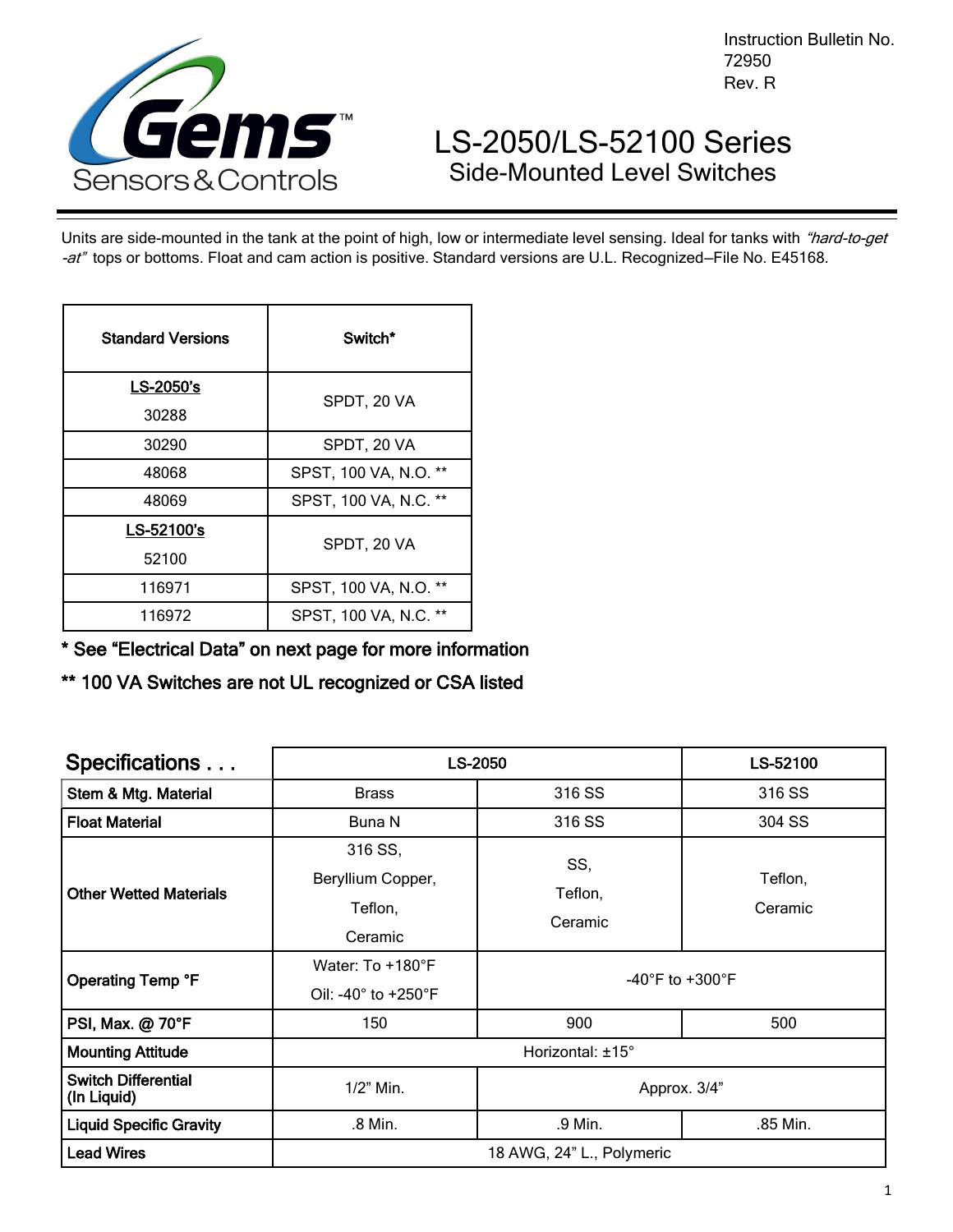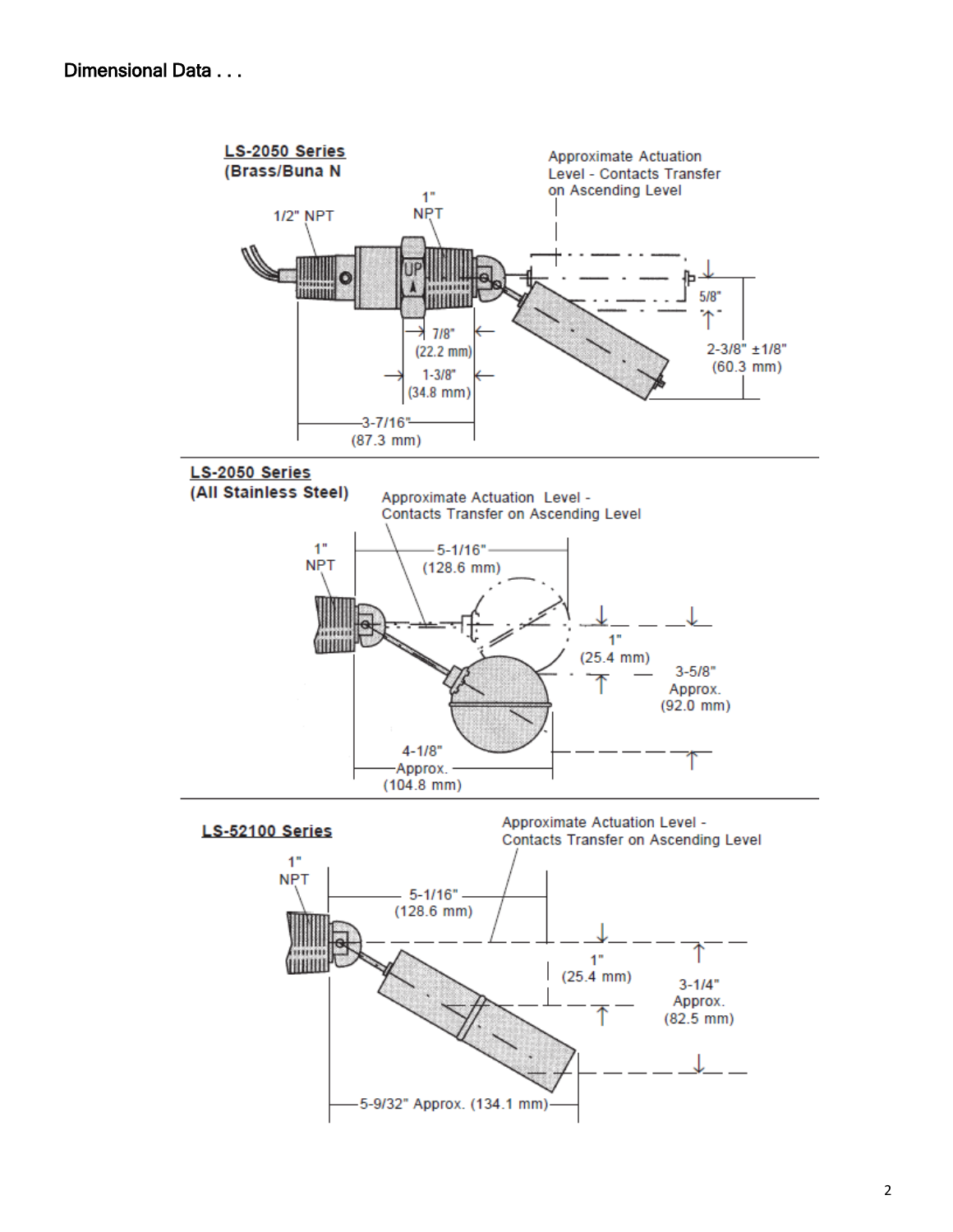## To Install LS-52100 Series or LS-2050 Series Units with Buna N Float . . .

Insert unit from the outside through 1" NPT boss in the tank side and tighten so that the arrow on the unit housing is pointing upward.

**Important:** Units should be installed in environments free from excessive contamination and high shock.

## To install LS-2050 Series Units with Stainless Steel Float . . . (Use either Method A or Method B shown below)

Method A: From outside of tank. Unscrew and remove float and lockwasher from unit arm. Thread a 2" to 1" NPT reducer (by others) onto unit and reassemble float and lockwasher. Insert unit and reducer in 2" NPT boss in tank side and tighten so that arrow on unit housing points upwards.

Method B: When inside of tank is accessible. Unscrew and remove float and lockwasher from unit arm. Insert unit in 1" NPT boss in tank and tighten so that arrow on housing points upward. Reassemble float and lockwasher on unit arm from inside of tank.



**Float In** Actuating



# Electrical Data . . .

| VA  | Volts    | Amps AC | Amps DC | * 100 VA Switches are not U.L.<br>Recognized or CSA listed |
|-----|----------|---------|---------|------------------------------------------------------------|
|     | $0 - 30$ | .4      | .3      |                                                            |
| 20  | 120      | .17     | .13     | **Limited to 50,000 operations                             |
|     | 240      | .08     | .06     |                                                            |
| 100 | 120      | $.8**$  | N.A.    |                                                            |
|     | 240      | .4      | N.A.    |                                                            |

Switch Ratings—Max. Resistive Load

This product is suitable for Class I and Class II applications only, per the requirements of standard  $\epsilon$ EN60730 and any additional specific requirements for a particular application or medium being sensed. Class I compliance of metal bodied units requires a ground connection between the metal body and the earthing system of the installation. Class I compliance of plastic bodied units in contact with a conductive medium requires that the medium be effectively earthed so as to provide an earthed barrier between the unit and accessible areas. For class III compliance, a supply at safety extra-low voltage (SELV) must be provided. Please consult the Factory for compliance information on specific part numbers.

#### European Pressure Directive

The product is designed and manufactured in accordance with Sound Engineering Practice as defined by the Pressure Equipment Directive 97/23/EC. This product must not be used as a "safety accessory" as defined by the Pressure Equipment Directive, Article 1, Paragraph 2.1.3. The presence of a CE Mark on the unit does not relate to the Pressure Equipment Directive.